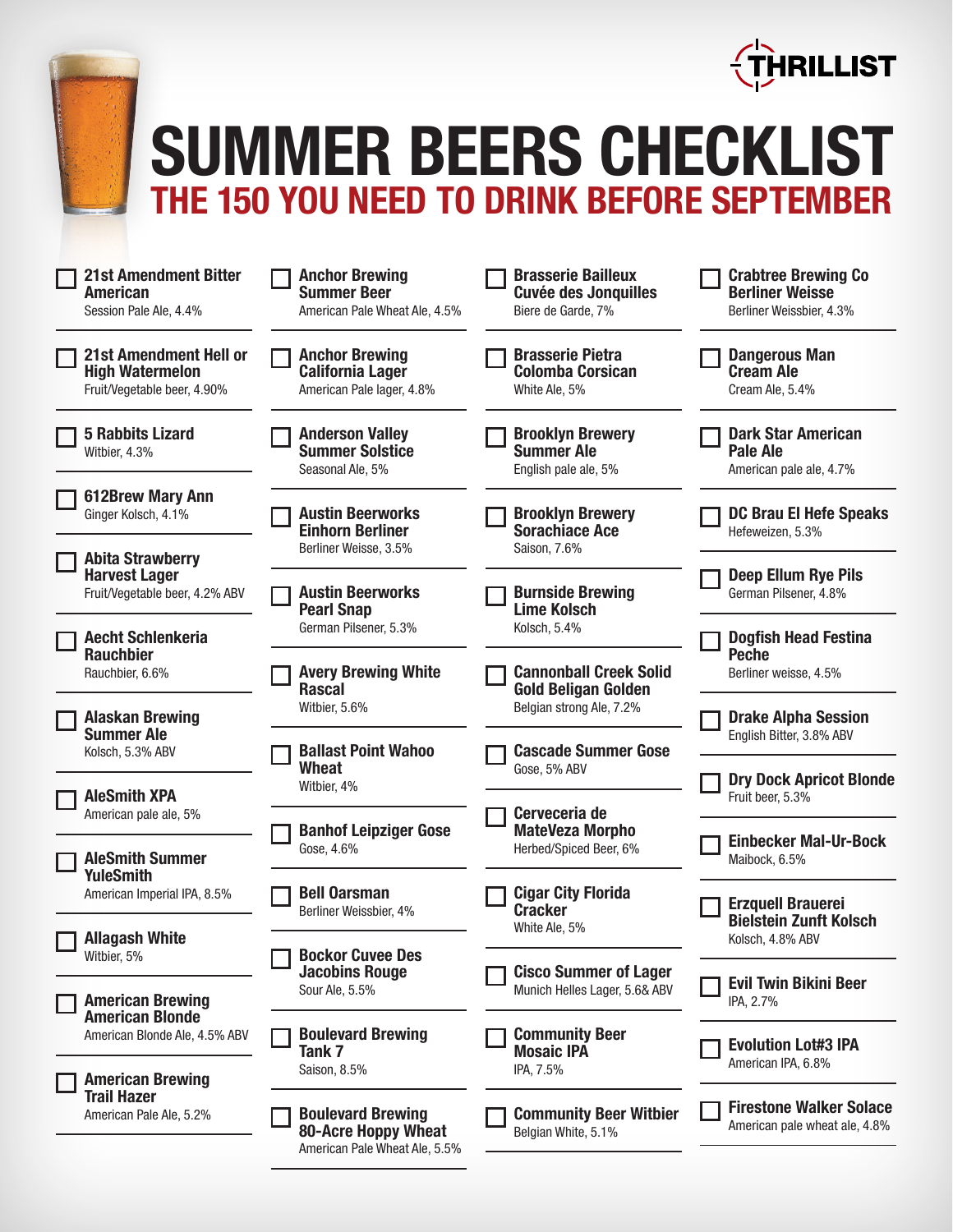

## **SUMMER BEERS CHECKLIST THE 150 YOU NEED TO DRINK BEFORE SEPTEMBER**

| <b>Flying Fish Farmhouse</b><br><b>Summer Ale</b><br>American blonde ale, 4.6% | <b>Harpoon UFO</b><br>Witbier, 4.8%                                             | <b>Legend Pilsner</b><br>Czech Pilsner, 6%                                | <b>Night Shift Somer</b><br><b>Weisse</b><br>Berliner Weissbier, 5.2% ABV |
|--------------------------------------------------------------------------------|---------------------------------------------------------------------------------|---------------------------------------------------------------------------|---------------------------------------------------------------------------|
| <b>Fort George Cavatica</b><br>Imperial Stout, 8.8%                            | <b>High &amp; Mighty Pas de</b><br><b>Dieux Saison</b><br>Saison/Farmhouse Ale, | <b>Lift Bridge Farm Girl</b><br>Saison, 6%                                | <b>Ninkasi Radiant Ale</b><br>American pale ale, 6%                       |
| <b>Founders All Day IPA</b><br>American IPA, 4.7%                              | 4.5%ABV<br><b>Hope &amp; Grain The Only</b><br><b>One they Call Zoe</b>         | <b>Lindeman Gueze Cuvee</b><br><b>Rene</b><br>Lambic, 5.5%                | <b>Noble Pistol Whip'd Pils</b><br>Czech Pilsener, 4.2%                   |
| <b>Four Corners El Super</b><br><b>Bee De Saison</b><br>Saison, 7%             | Pale Lager, 5%<br><b>Ithaca Flower Power IPA</b>                                | <b>Linden Street Town</b><br><b>Lager</b><br>California Common/Steam Beer | <b>North Coast Scrimshaw</b><br>German Pilsener, 4.4%                     |
| <b>Fraconia Wheat</b><br>German Hefeweizen, 5%                                 | American IPA, 7.5% ABV<br><b>Jailhouse Reprieve</b>                             | 4.5%<br><b>Lucky Hand Cali</b>                                            | <b>Northgate Bliss</b><br>Harvest Ale, 5.5%                               |
| <b>Fremont Summer Ale</b><br>American Pale Ale, 5.2% ABV                       | <b>French-Style Ale</b><br>Saison, 6%                                           | <b>Common</b><br>California Common/Steam Beer<br>5.5%                     | <b>Oakshire Line Dry Rye</b><br>Rye Beer, 5.3%                            |
| <b>Golden Road Heal</b><br>the Bay IPA                                         | <b>Jailhouse Slammer</b><br><b>Wheat</b><br>American Pale Wheat Ale, 5%         | <b>Mad Fox Kolsch</b><br>Kolsch, 4.4%                                     | <b>Odell St. Lupin</b><br>American Pale Ale, 6.5%                         |
| American IPA, 6.8% ABV<br><b>Goose Island Beer Sofie</b>                       | <b>Jester King Le Petit</b><br><b>Prince</b>                                    | <b>Maui Big Swell IPA</b><br>American IPA, 6.3%                           | <b>Orval Trappist Ale</b><br>Belgian Pale Ale, 6.2%                       |
| Saison/Farmhouse ale,<br>6.5% ABV                                              | Saison, 2.9%<br><b>Jolly Pumpkin Bam</b><br><b>Biere</b>                        | <b>Mayflower Summer Rye</b><br>Rye beer, 3.8% ABV                         | <b>Oxbow Freestyle</b><br><b>Series of Saisons</b><br>Saison, 4.5%        |
| <b>Great Divide Colette</b><br>Saison/Farmhouse Ale,<br>7.3%ABV                | Saison, 4.5%<br><b>Jolly Pumpkin</b>                                            | <b>Metropolitan Flywheel</b><br>German Pilsener, 5.2%                     | <b>Partizan Saison Galaxy</b><br>Saison, 5.4%                             |
| <b>Green Fish Saison Diego</b><br>Saison, 4.2%                                 | <b>Weizen Bam</b><br>Saison/Farmhouse Ale,<br>4.5%ABV                           | <b>Monday Night</b><br><b>Brewing Drafty Kit</b><br>Scottish Ale, 7.2%    | <b>Peak Organic Summer</b><br><b>Session Ale</b>                          |
| <b>Gueuzerie Tilquin</b><br><b>Oude Gueuze Tilquin</b><br>a L'Ancienne         | <b>Kona Big Wave</b><br>American Blonde Ale, 4.4% ABV                           | <b>Narraganset</b><br><b>Summer Ale</b>                                   | American Pale Wheat Ale,<br>5% ABV                                        |
| Lambic, 6%<br><b>Hangar 24 Alt-Bier</b>                                        | <b>Lakewood Till &amp; Toil</b><br>Saison, 6.4%                                 | American blonde ale, 4.2% ABV<br><b>New Belgium Rolle Bolle</b>           | <b>Peticolas Golden</b><br><b>Opportunity</b><br>Kolsch, 4.6%             |
| Altbier, 6%<br><b>Harpoon Summer Beer</b>                                      | <b>Lancaster Kolsch</b><br>Kolsch, 4.8%                                         | Belgian Pale Ale, 5.5%                                                    | <b>Pfriem Belgian</b><br><b>Strong Dark</b><br>Belgian Strong Dark, 11%   |
| Kolsch, 4.8%                                                                   |                                                                                 |                                                                           |                                                                           |